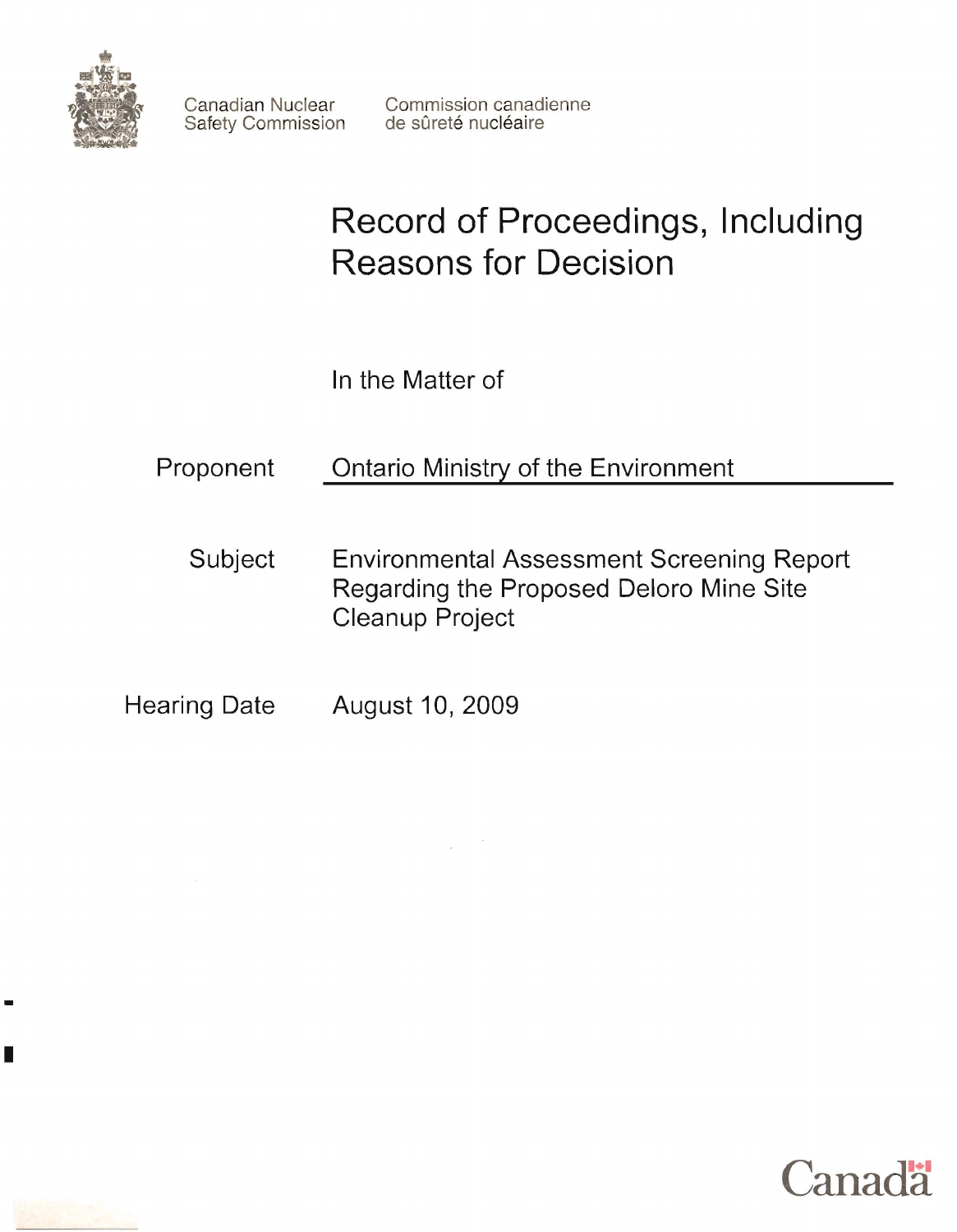# **RECORD OF PROCEEDINGS**

| Proponent:                                | Ontario Ministry of the Environment                                                                  |
|-------------------------------------------|------------------------------------------------------------------------------------------------------|
| Address/Location:                         | 133 Dalton Avenue, P.O. Box 820, Kingston, Ontario K7L 4X6                                           |
| Purpose:                                  | Environmental Assessment Screening Report regarding the<br>proposed Deloro Mine Site Cleanup project |
| Date of hearing:                          | August 10, 2009                                                                                      |
| Location:                                 | Canadian Nuclear Safety Commission (CNSC), 280 Slater St.,<br>Ottawa, Ontario                        |
| Members present:                          | M. Binder, Chair                                                                                     |
| Secretary:<br><b>Recording Secretary:</b> | K. McGee<br>M. Young                                                                                 |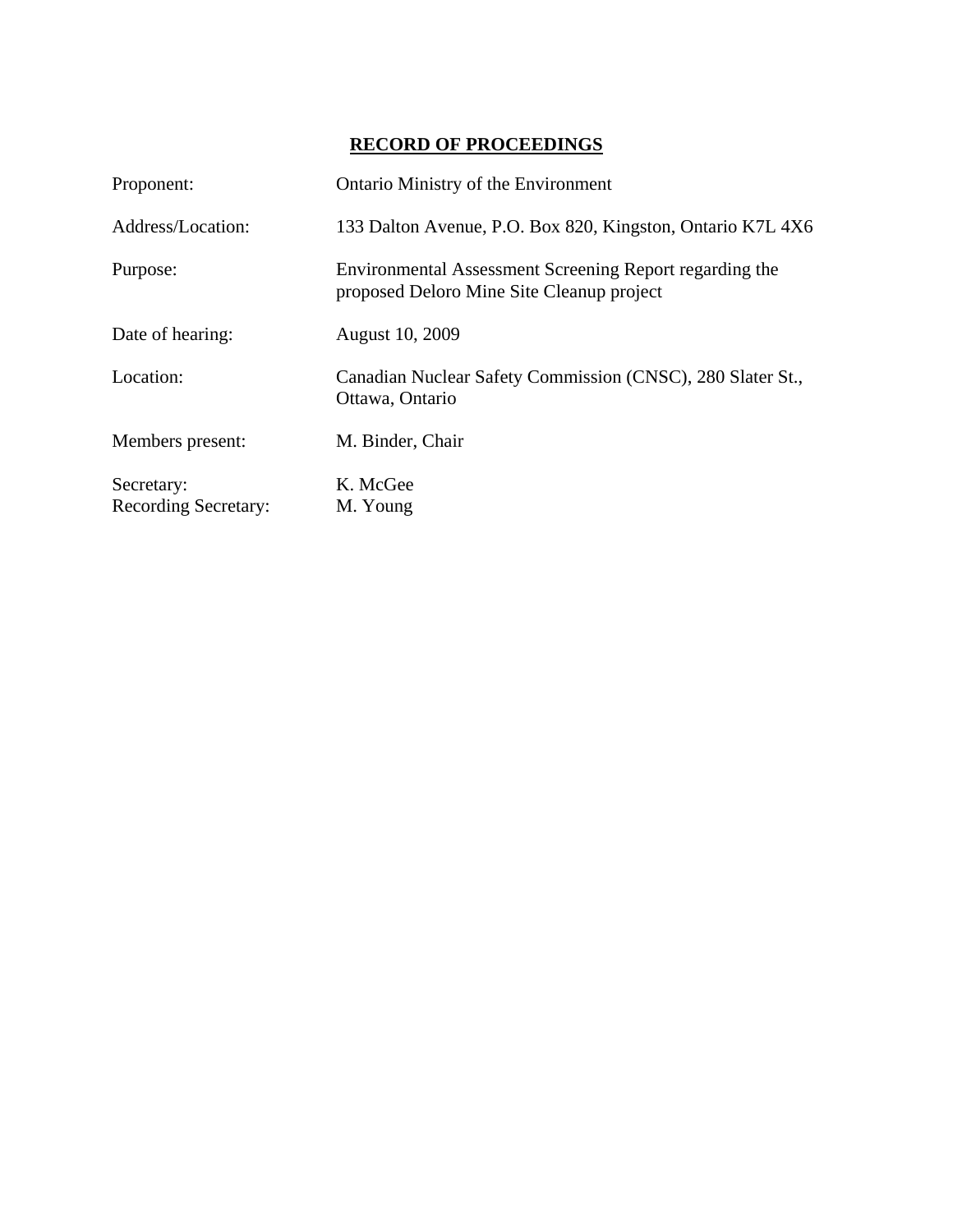# **Table of Contents**

| $Issues$ 3 |  |
|------------|--|
|            |  |
|            |  |
|            |  |
|            |  |
|            |  |
|            |  |
|            |  |
|            |  |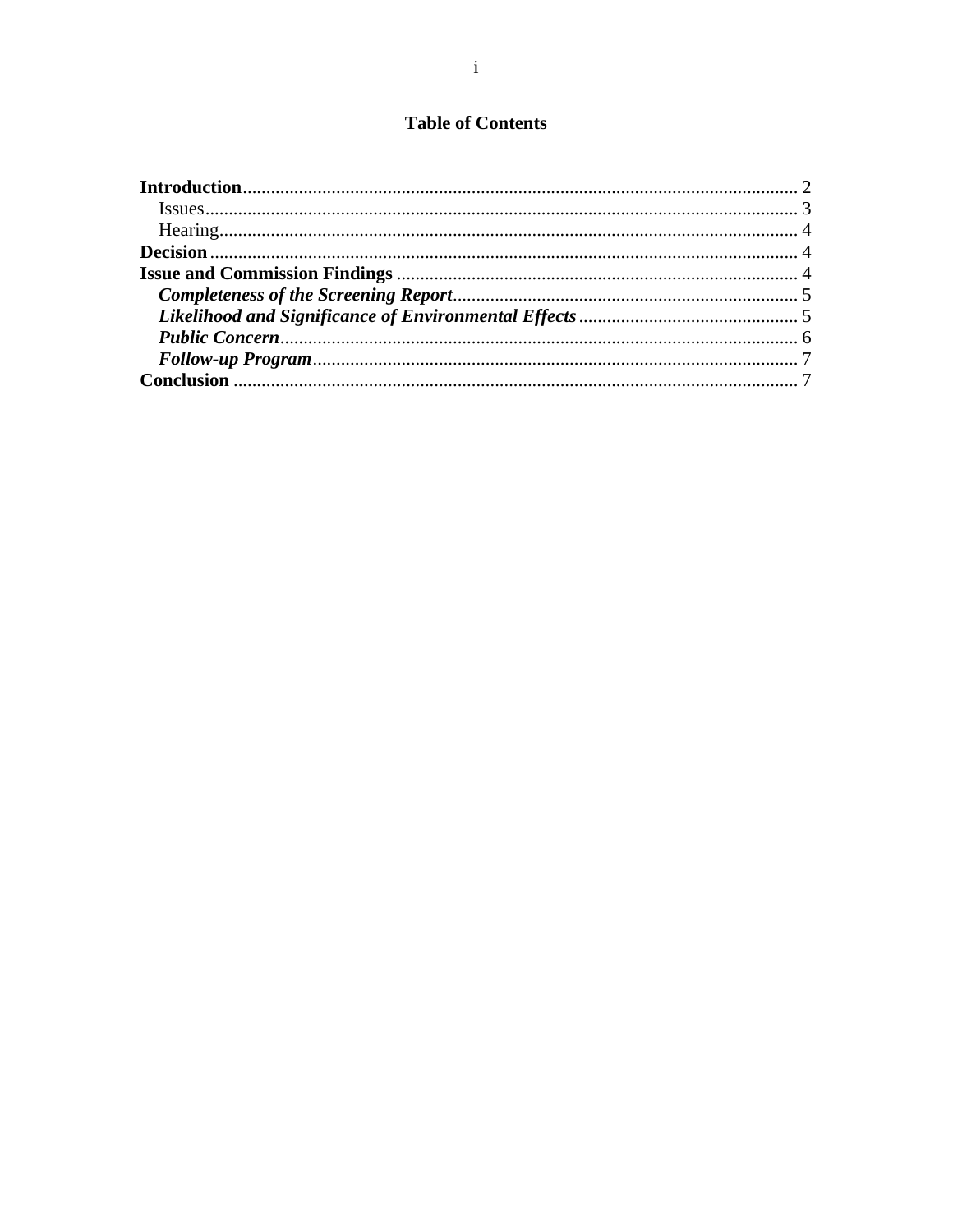#### **Introduction**

- 1. The Ontario Ministry of the Environment (OMOE) has applied to the Canadian Nuclear Safety Commission<sup>1</sup> (CNSC) for a Waste Nuclear Substance Licence for the possession, management and storage of nuclear substances, including plans to complete remedial work, at the Deloro Mine Site (Deloro site), located in Deloro, Ontario.
- 2. The Deloro site began operation in the 1860s and closed in 1961. The OMOE assumed responsibility for the site in 1979 and has, to date, spent over \$26 million to address contamination and to rehabilitate the property. A temporary exemption from licensing for the possession, management and storage of nuclear substances at the Deloro site was granted in 2001 and expires in December 2009.
- 3. The OMOE is seeking a Waste Nuclear Substance Licence that would allow it to remediate the abandoned mining and industrial complex at the Deloro site and provide for the long-term on-site management of contaminated sediments and soils, tailings, demolition materials, and hazardous and low-level radioactive wastes currently at or in the vicinity of the Deloro site.
- 4. Before it can proceed with the consideration of a licence application under the provisions of the *Nuclear Safety and Control Act*2 (NSCA), the Commission must, in accordance with the requirements of the *Canadian Environmental Assessment*  Act<sup>3</sup> (CEAA), make a decision on an Environmental Assessment (EA) for the proposed project. Following a review of the project description, it was determined that a screening of the project was required. The proposal constitutes a 'project' as defined by the CEAA and the issuance of a Waste Nuclear Substance Licence under section 24(2) of the NSCA is a 'trigger' in the *Law List Regulations*<sup>4</sup> established under the CEAA. Therefore, pursuant to section 18(1) of the CEAA, the Commission is required to ensure the conduct of a screening EA of the project and the preparation of an EA Screening Report.
- 5. The Commission and Fisheries and Oceans Canada (DFO) are the responsible authorities for the  $EA^5$  and there is no provincial  $EA$  requirement. Natural Resources Canada, Environment Canada and Health Canada identified themselves as federal authorities (FAs) for the purpose of providing expert assistance during the EA. Ontario's Ministry of Natural Resources, the Ministry of Northern Development and Mines, and the Hastings and Prince Edward Counties Health Unit also provided input.

 $\overline{a}$ 

<sup>1</sup> The *Canadian Nuclear Safety Commission* is referred to as the "CNSC" when referring to the organization and its staff in general, and as the "Commission" when referring to the tribunal component. <sup>2</sup>

 $^{2}$  S.C. 1997, c. 9. <sup>2</sup> S.C. 1997, c. 9.<br><sup>3</sup> S.C. 1992, c. 37.

 $4$  S.O.R./94-636.

<sup>&</sup>lt;sup>5</sup> Responsible Authority in relation to an EA is determined in accordance with subsection  $11(1)$  of the CEAA.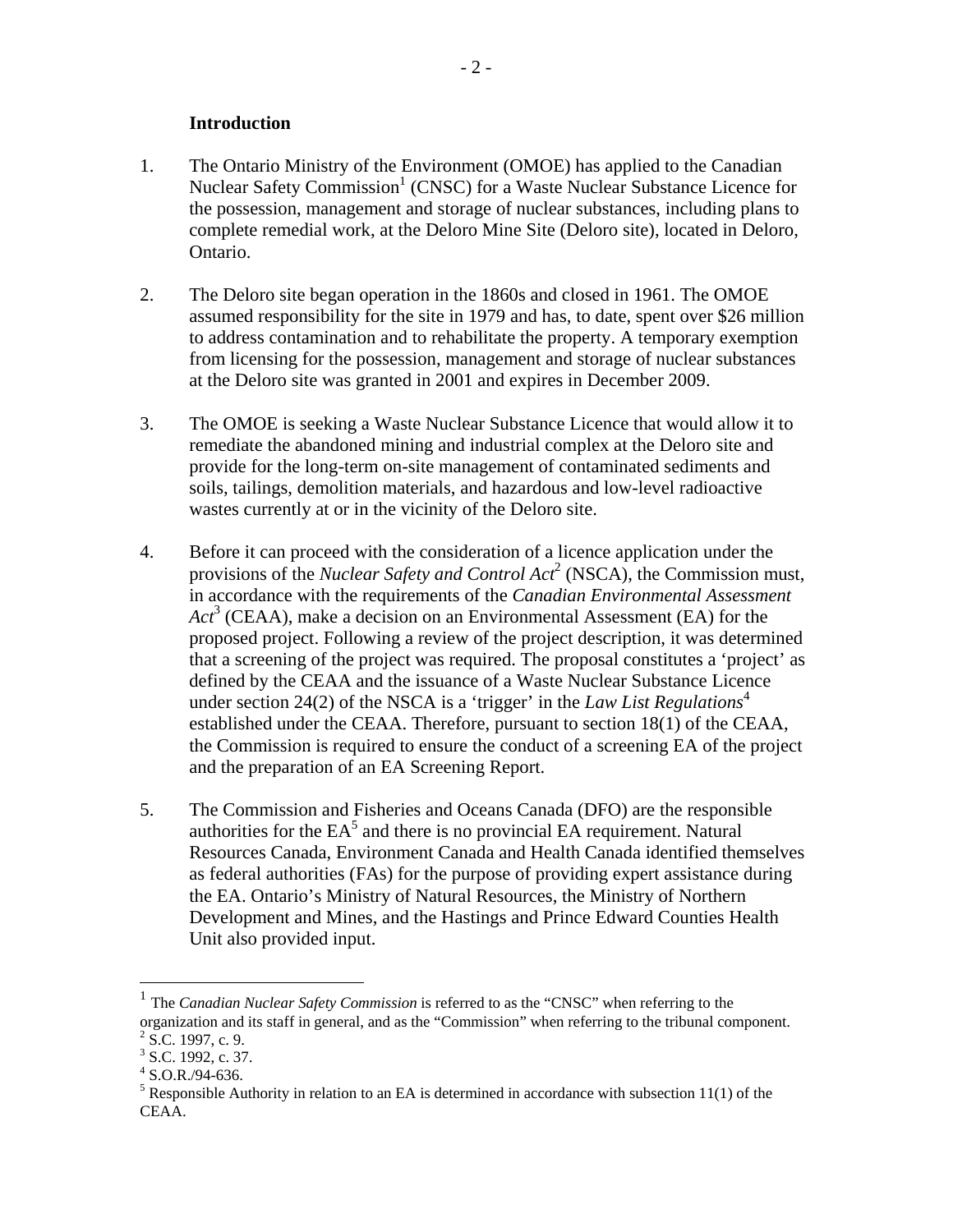- 6. CNSC staff developed project-specific EA Guidelines, which were approved by the Commission following a hearing on September 26, 2003. The EA Guidelines were used in delegating the conduct of technical studies for the screening of this project to the OMOE, pursuant to section 17 of the CEAA. The OMOE provided the technical studies which underwent a review by experts at the CNSC and other relevant government departments. The resulting EA Study Report was then used by CNSC staff for the preparation of the draft EA Screening Report (Screening Report). Stakeholders, including the FAs, were provided an opportunity to review the draft Screening Report prior to its finalization and submission to the Commission for this hearing and decision.
- 7. Stakeholders were provided an opportunity to review the draft Screening Report prior to its finalization and submission to the Commission for its decision.
- 8. The draft Screening Report entitled *"Proposed Screening Report Environmental Assessment of the Proposed Deloro Mine Site Cleanup Project, Deloro, Ontario"*  is presented in the CNSC staff's document CMD 09-H110 and contains recommendations that the Commission proceed with the consideration of the licence application that includes elements of this project under the NSCA, consistent with paragraph  $20(1)(a)$  of the CEAA.
- 9. In consultation with DFO, it was agreed that the Commission would assume the lead for the conduct of the EA. DFO will make its own decision under section 20 of the CEAA on their course of action with respect to the project.

#### **Issues**

- 10. In considering the Screening Report, the Commission was required to decide:
	- a) whether the Screening Report is complete**;** that is, whether all of the factors and instructions set out in the approved EA Guidelines and subsection 16(1) of the CEAA were adequately addressed;
	- b) whether the project, taking into account the mitigation measures identified in the Screening Report, is likely to cause significant adverse environmental effects;
	- c) whether the project will be referred to the federal Minister of the Environment for referral to a review panel or mediator (i.e., pursuant to paragraph  $20(1)(c)$  of the CEAA); and
	- d) whether the Commission will proceed with its consideration of the licence application under the NSCA (i.e., consistent with paragraph  $20(1)(a)$  of the CEAA).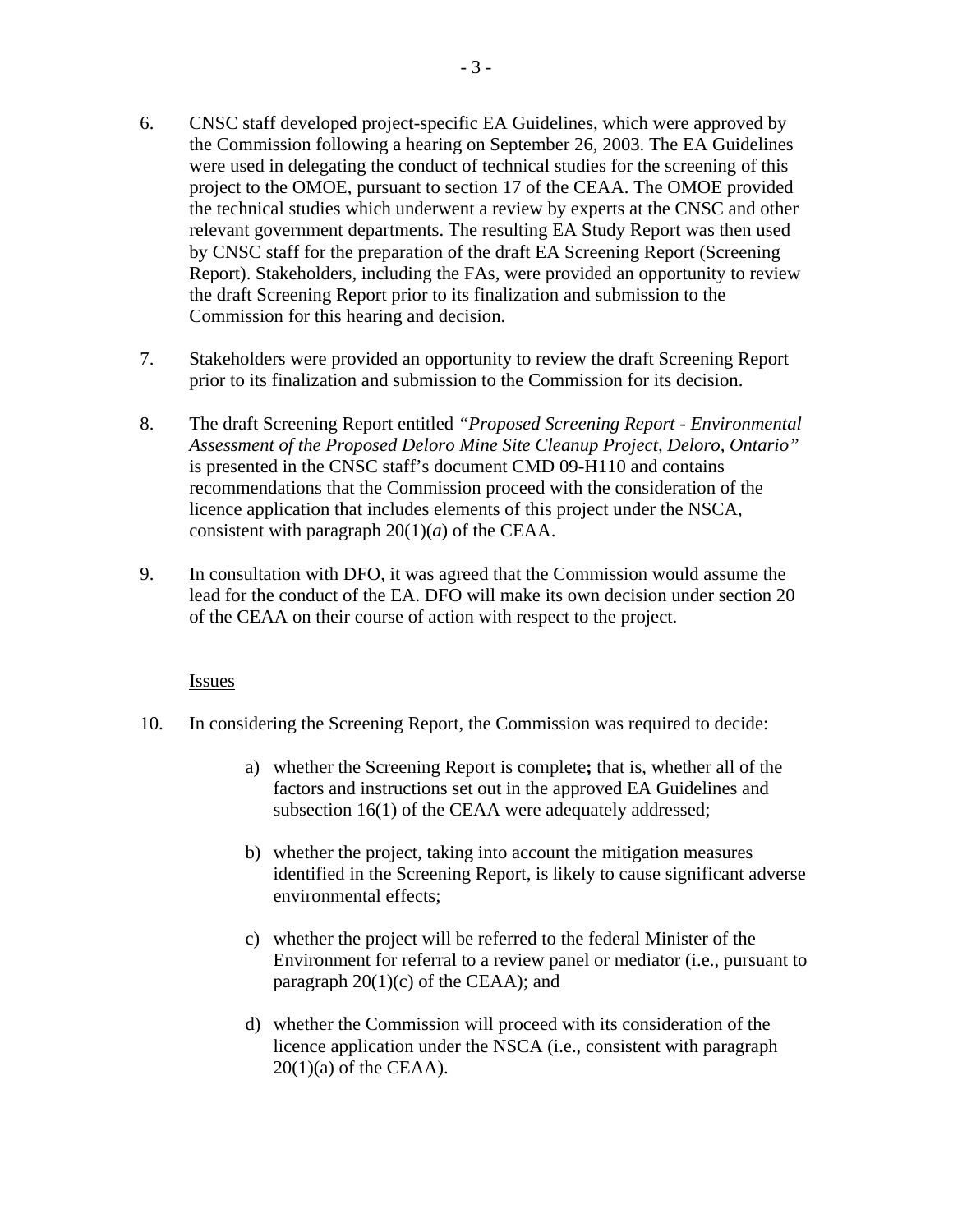#### **Hearing**

- 11. Pursuant to section 22 of the NSCA, the President of the Commission established a Panel of the Commission (hereafter referred to as the Commission) to hear this matter.
- 12. In making its decision, the Commission considered information presented for a hearing held on August 10, 2009 in Ottawa, Ontario. The hearing was conducted in accordance with the Commission's process for determining matters under the CEAA. During the hearing, the Commission considered a written submission from CNSC staff (CMD 09-H110).

#### **Decision**

- 13. Based on its consideration of the matter, as described in more details in the following sections of this *Record of Proceedings*, the Commission decides that:
	- a) the Environmental Assessment Screening Report appended to CMD 09-H110 is complete. The scope of the project and assessment were appropriately determined in accordance with sections 15 and 16 of the *Canadian Environmental Assessment Act*, and all of the required assessment factors were addressed during the assessment.
	- b) the project, taking into account the mitigation measures identified in the Environmental Assessment Screening Report, is not likely to cause significant adverse environmental effects;
	- c) it will not refer the project to the federal Minister of the Environment for his referral to a federal Environmental Assessment review panel or mediator; and
	- d) consistent with paragraph 20(1)(a) of the *Canadian Environmental Assessment Act*, the Commission will proceed to consider the application for a Waste Nuclear Substance Licence under the provisions of the *Nuclear Safety and Control Act*.

#### **Issue and Commission Findings**

14. In making its decision, the Commission addressed the four issues identified above, under four main areas: the completeness of the Screening Report, the significance of the environmental effects and likelihood to cause adverse environmental effects, the nature and level of public concern, and the follow-up program. The Commission's findings are summarized below.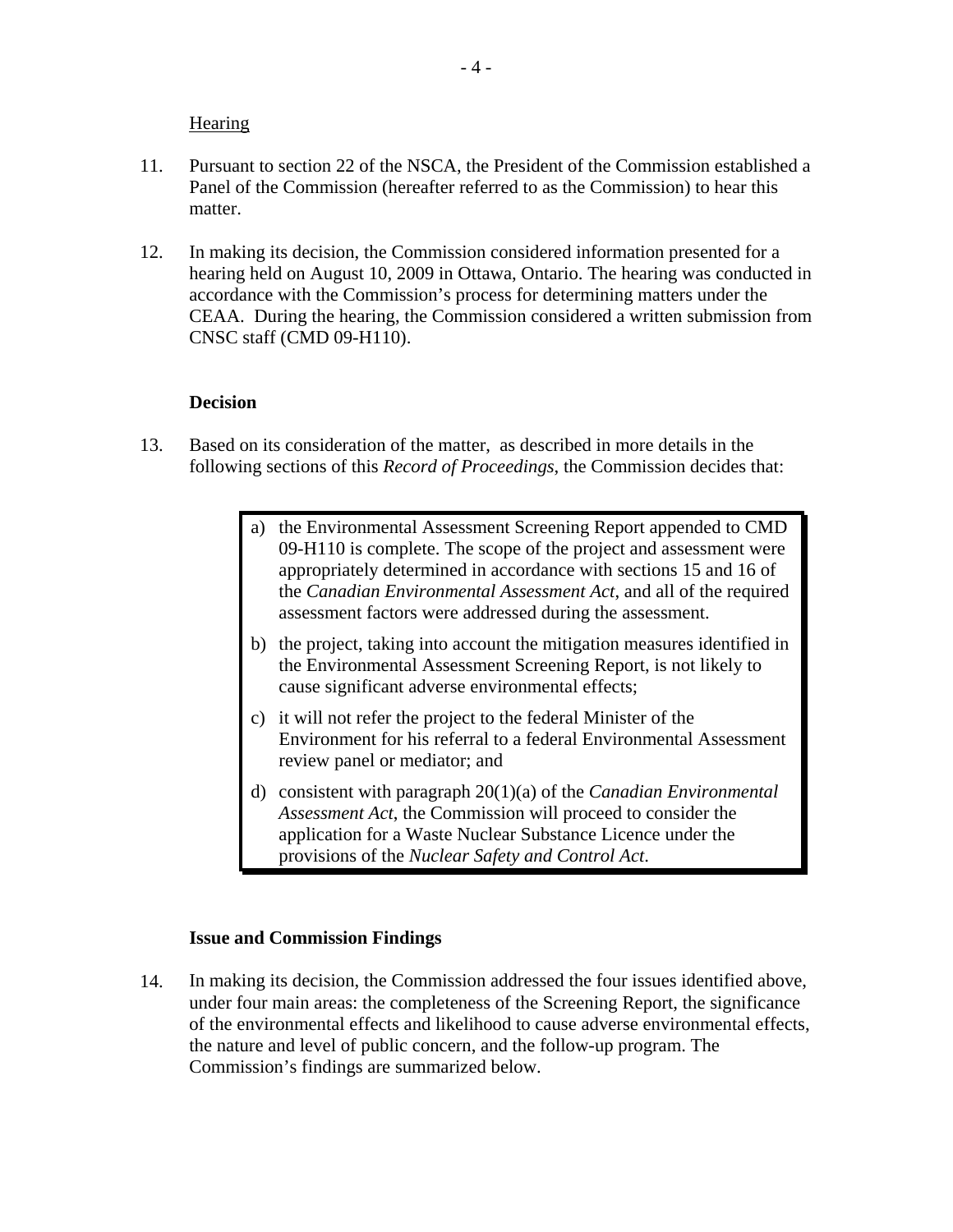#### *Completeness of the Screening Report*

- 15. In its consideration of the completeness of the Screening Report, the Commission considered whether the assessment had adequately addressed the scope of the project and assessment factors to be considered.
- 16. In its submission, CNSC staff stated that all activities described within the proposed project had been assessed to identify those project-environment interactions that could result in measurable changes to the environment. The assessment of environmental effects and their mitigation included the potential effects of the project under normal operation and under postulated malfunctions and accidents, as well as anticipated effects of the environment on the project. The assessment also included an evaluation of the potential for cumulative environmental effects.
- 17. Based on the information presented, the Commission is of the opinion that the applied assessment method was adequate and that the Screening Report is complete and compliant with the requirements of the CEAA.

## *Likelihood and Significance of Environmental Effects*

- 18. With respect to the effects of the project on the environment, CNSC staff stated that each of the project works and activities comprising the project were examined to identify those that could potentially interact with, or affect, each of the environmental components identified in the EA. CNSC staff reported that, with the exception of malfunctions and accidents, 199 potential interactions were identified: 16 during site preparation activities, 144 during remediation activities and 39 during operation, maintenance and decommissioning activities.
- 19. CNSC staff stated that each of the 199 potential interactions was assessed to determine which of the potential interactions were likely to result in a measurable change on the environment. CNSC staff stated that interactions expected to result in measurable effects were further analyzed to consider mitigation measures and assessment of the significance of the residual effects. CNSC staff stated that none of the identified interactions, under normal operation, were expected to result in significant adverse effects.
- 20. With respect to the effects of the project under postulated malfunctions and accidents, CNSC staff identified accident scenarios and available means to prevent or mitigate possible effects. The identified scenarios included deficiencies in design, damage to equipment, equipment failure, human error, the spill of a truckload of tailings-like materials and a breach of the containment structure with a release of radioactive material to the Moira River, which runs through the Deloro site. CNSC staff stated that accidents and malfunctions are not likely to cause significant adverse environmental effects, taking into consideration the limited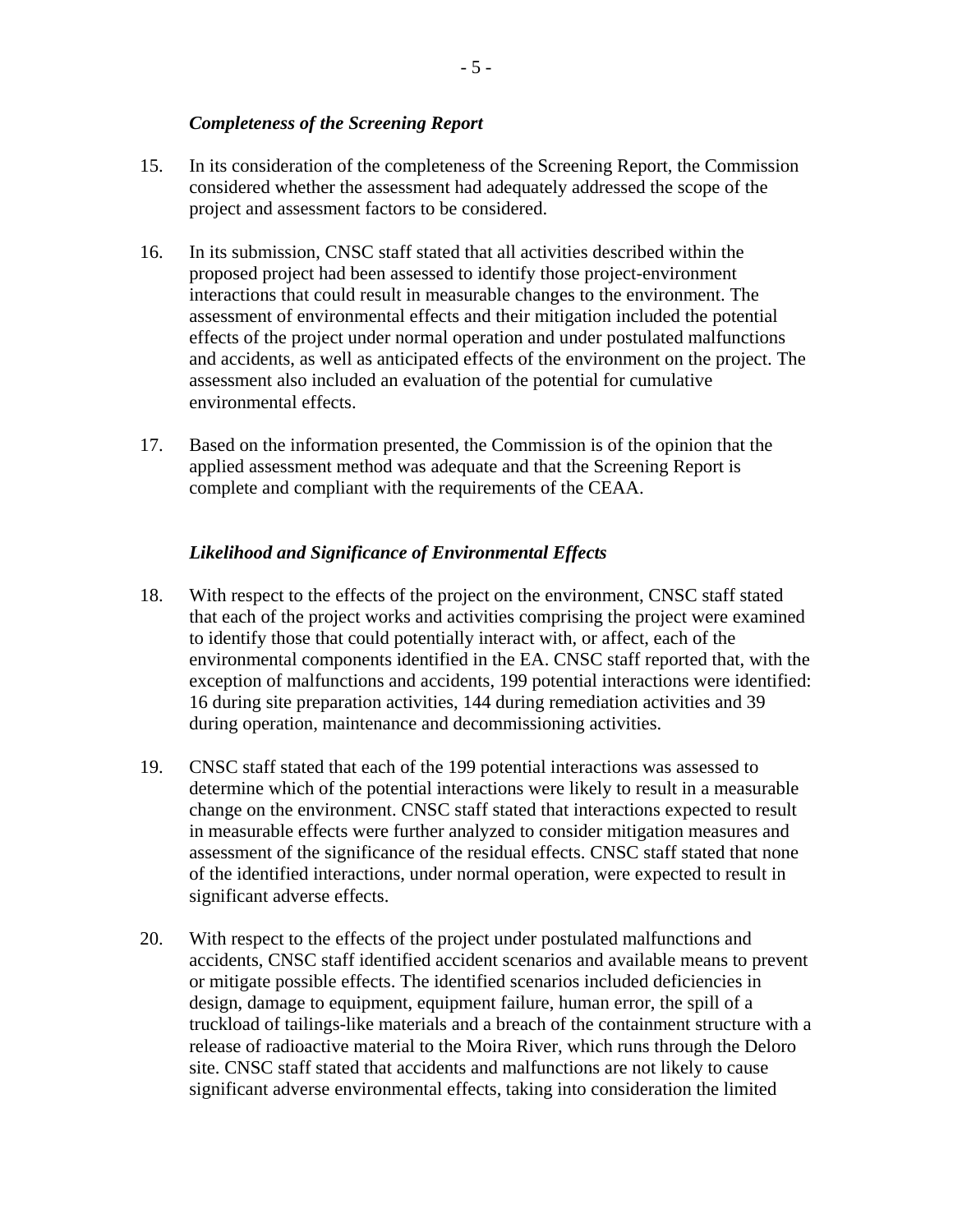amounts and types of radioactive and non-radioactive materials involved, mitigation measures, and contingency plans.

- 21. With respect to the effects of the environment on the project, CNSC staff identified potential effects in the Screening Report, including heavy rainfall and flooding, cold weather, high winds, seismic events, and the effects of climate change. CNSC staff noted that the probabilities of occurrence of such events are low and measures to reduce potential effects have been implemented. CNSC staff stated that the environment is not likely to cause significant adverse effects on the project, taking into consideration the measures to prevent or reduce any potential effects.
- 22. For the cumulative effects assessment for the project, CNSC staff considered the likely effects of the Deloro Mine Site Cleanup project together with the effects of other projects and activities in the area. CNSC staff explained that cumulative effects can only occur for environmental components for which residual effects have been identified and stated that the only residual effects identified for the Deloro Mine Site Cleanup project were for the "cultural and built heritage resources" environmental component. CNSC staff stated that no past, existing or planned projects and activities are likely to interact with this environmental component, and as such, the cumulative effects of the Deloro Mine Site Cleanup project and other projects and activities in the area are not likely to cause significant adverse environmental effects.
- 23. Based on the presented information and on the review of the Screening Report, the Commission concluded that the proposed project, taking into account the identified mitigation measures, is not likely to cause significant adverse environmental effects.

## *Public Concern*

- 24. As required by section 55 of the CEAA, the CNSC established a public registry for the assessment that includes identification in the Canadian Environmental Assessment Registry (CEAR). Information about this EA has been posted both on the CEAR website and on the CNSC website. The draft Screening Report was made available for review and comment from May 8, 2009 to June 8, 2009.
- 25. CNSC staff stated that the draft Screening Report and an invitation for comments were sent directly to members of the public who expressed interest in the project, the Mohawks of the Bay of Quinte, the CNSC and Marmora Lake public libraries, the municipalities of Centre Hastings and Marmora Lake, various OMOE offices and federal, provincial and municipal authorities. CNSC staff further stated that the Executive Summary of the draft Screening Report and an invitation to comment on the report were sent directly to 18 First Nation groups. CNSC staff stated that two comments were received during the public review period and were addressed in the proposed Screening Report.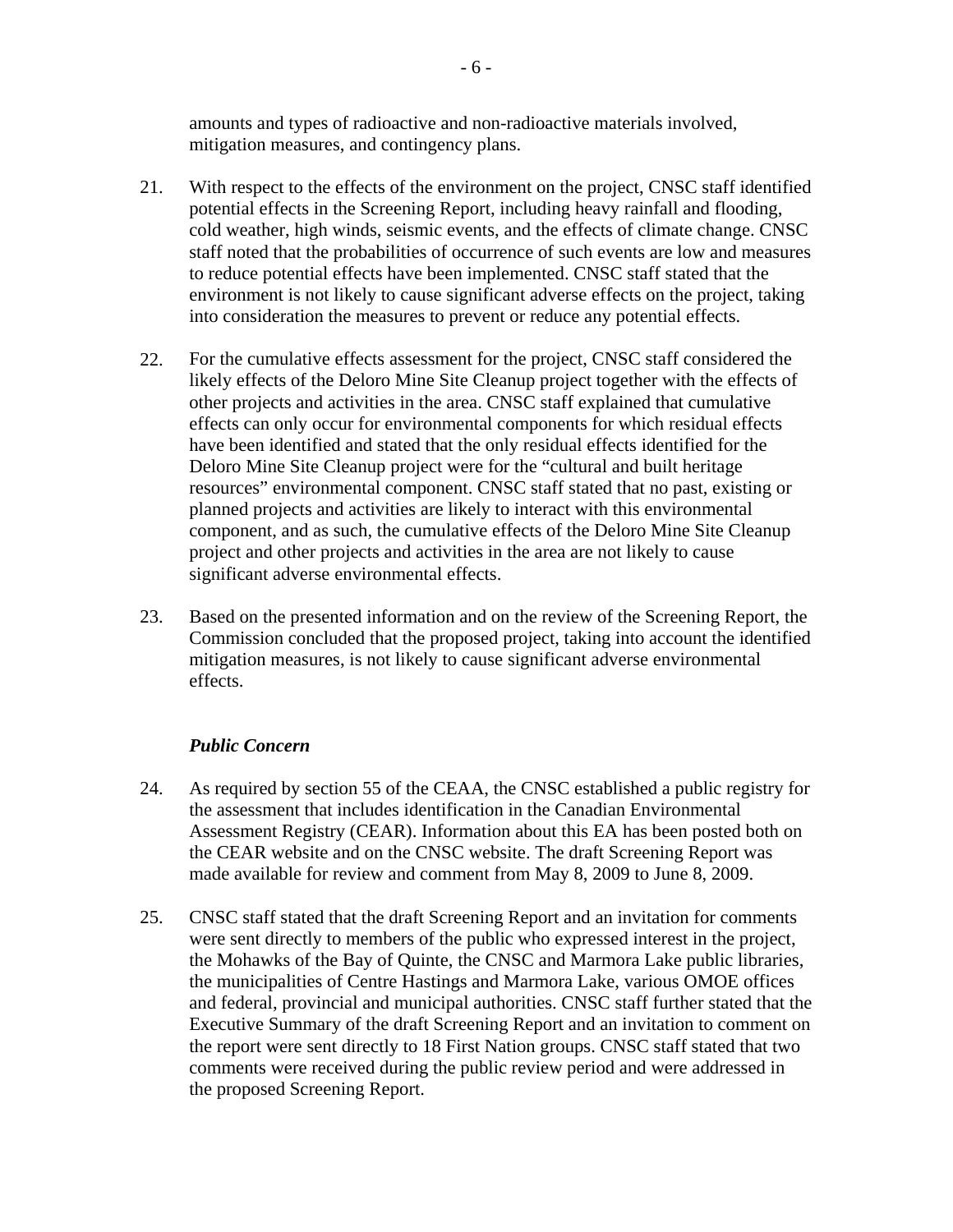- 26. CNSC staff reported that the OMOE has engaged stakeholders on three project liaison committees: the Public Liaison Committee, the Technical Liaison Committee and a Ministry Technical Committee. CNSC staff explained that these committees meet on a quarterly basis and keep members of the public, stakeholders and government departments informed on the progress of the EA.
- 27. Based on the information provided, the Commission is of the view that there was sufficient opportunity for the public to be informed and to express its views on the project. The Commission is of the opinion that public concern does not warrant referral of the project to the Minister of the Environment for his referral to a review panel or mediation.

## *Follow-up Program*

- 28. A follow-up program under CEAA verifies the effectiveness of mitigation measures and the accuracy of environmental predictions.
- 29. CNSC staff reported that the Deloro Mine Site Cleanup project includes a comprehensive long-term monitoring program to ensure the operation and maintenance requirements, as well as the site-wide objectives are achieved. CNSC staff stated that a detailed Operations, Maintenance and Monitoring program would be established for the site once all of the rehabilitation measures have been implemented to ensure the effectiveness of the site remediation measures and controls. CNSC staff noted that periodic monitoring will also be conducted throughout the life-cycle of the project at various intervals.
- 30. CNSC staff further stated that a component of the follow-up program, if required, will verify the predicted effect of the project on the common nighthawk, a species at risk that has been identified on-site. CNSC staff noted that Environment Canada will assist in determining the need for, and requirements of, such a component of the follow-up program.
- 31. CNSC staff recommended to the Commission that the proposed follow-up program be incorporated as a condition of the licence if the project is licensed.
- 32. Based on the above information, the Commission is satisfied that an appropriate follow-up program has been established for the proposed project.

#### **Conclusion**

- 33. The Commission has considered the information and submissions as presented in the material available for reference on the record.
- 34. The Commission concludes that the *"Proposed Screening Report Environmental*